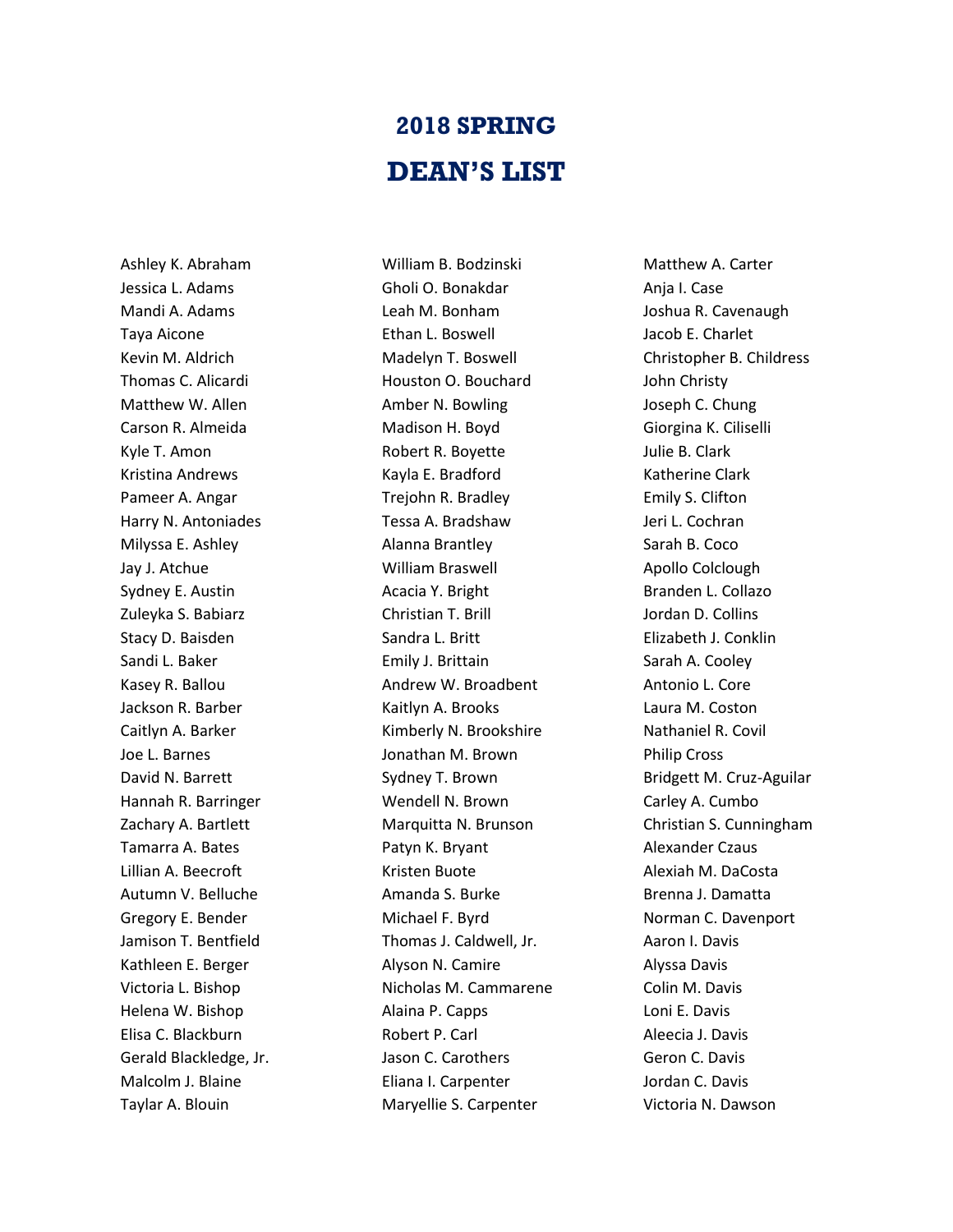Stephanie Dayer Kristi Dayton Krista M. Defelice Christa E. Degrechie Jazlyn A. Denizard Nicole S. Derham Miguel J. Devaughn James H. Diep Sarah Dillon Laura Dipietro Sheridan G. Dlugy-Hegwer Emily G. Donnelly Danielle I. Donovan Gilbert C. Doret Savannah K. Dorman Samuel B. Dowding Catherine M. Durando Anna Dworaczyk-Snoddy Tyler L. Eason Ahmed M. Elgazar Simon P. Emery Meryl K. Estep Elizabeth M. Evans Dawson P. Farnell Mattison L. Fenner Marisa R. Fields Cyndi L. Fielland Aliah S. Figgs Phillip P. Finley Madisen L. Fioriti Darnel C. Flaverney Rachel Fleshman Zoe J. Flournoy Ivy M. Floyd Carmen J. Fontana Alexandra Fontanas Hunter Ford Banks Foreman Madison K. Foster Jackson S. Fox Nicholas A. Friscia Alexander R. Fry Sadie A. Frye

Caleb D. Fulp Chase J. Futrell Olivia L. Galarde Rosalinda Galicia Buenrostro Lindsey N. Gallo Victoria E. Garcia Levi Garner Amy L. Gasparro Lauren E. Gasque Heather George Katheryn L. Gibson Dylan T. Gilberti Alexa M. Giles Alexandra Glick Grayson C. Godwin Jessica M. Goei Lindsay Golden Enma Gomez Meagan E. Gonzalez Kenan C. Gordon Kathryn G. Gorman Zachery Graham Sydney N. Graham Rillia M. Green Marcus A. Grier Anna M. Griffith Alex J. Grossman Ronald R. Gschwandtner, Jr. Brenda L. Guzman Silva Stephen C. Hagewood Anna M. Haggerty Sabrina C. Hait Jessica L. Hall Tyler G. Hall William Hall Andrew G. Hallock Annabella K. Hansen Myron Harmon Rachel K. Harms Clayton R. Harper Ceyanna Harrison Selina D. Harvey Jodie N. Harward

Alexander J. Hawkins Brenda R. Hayes David C. Haynes Caroline Heidsick Taylor J. Henrichs Sergio Hernandez Yadira Hernandez-Carbajal Delida M. Herrera Nya C. Herring Breanne Heyl Madison Hicks Christine K. High Thomas S. Hill Anna M. Hinson Megan N. Holbrook Billie R. Holder Erin A. Holt Kyle T. Howard Simon R. Howell Roxann L. Hubbard Leah M. Hucks Hannah R. Hudson Ireland R. Hudson Willward C. Hughes, III Katie J. Hyatt Timothy M. Insley Aaron M. Intriago Karen E. Ivins Mary J. Jackson Brittany N. Jackson Lucy X. Jaski Zachary D. Joaquin Brandon D. Johnson Robert L. Johnson, III Christina G. Johnson James Johnston Bethany N. Jones Billie L. Jones Kinsey C. Jones Nathaniel Jones Jakara L. Jordan Theresa C. Joseph Robert P. Kackenmeister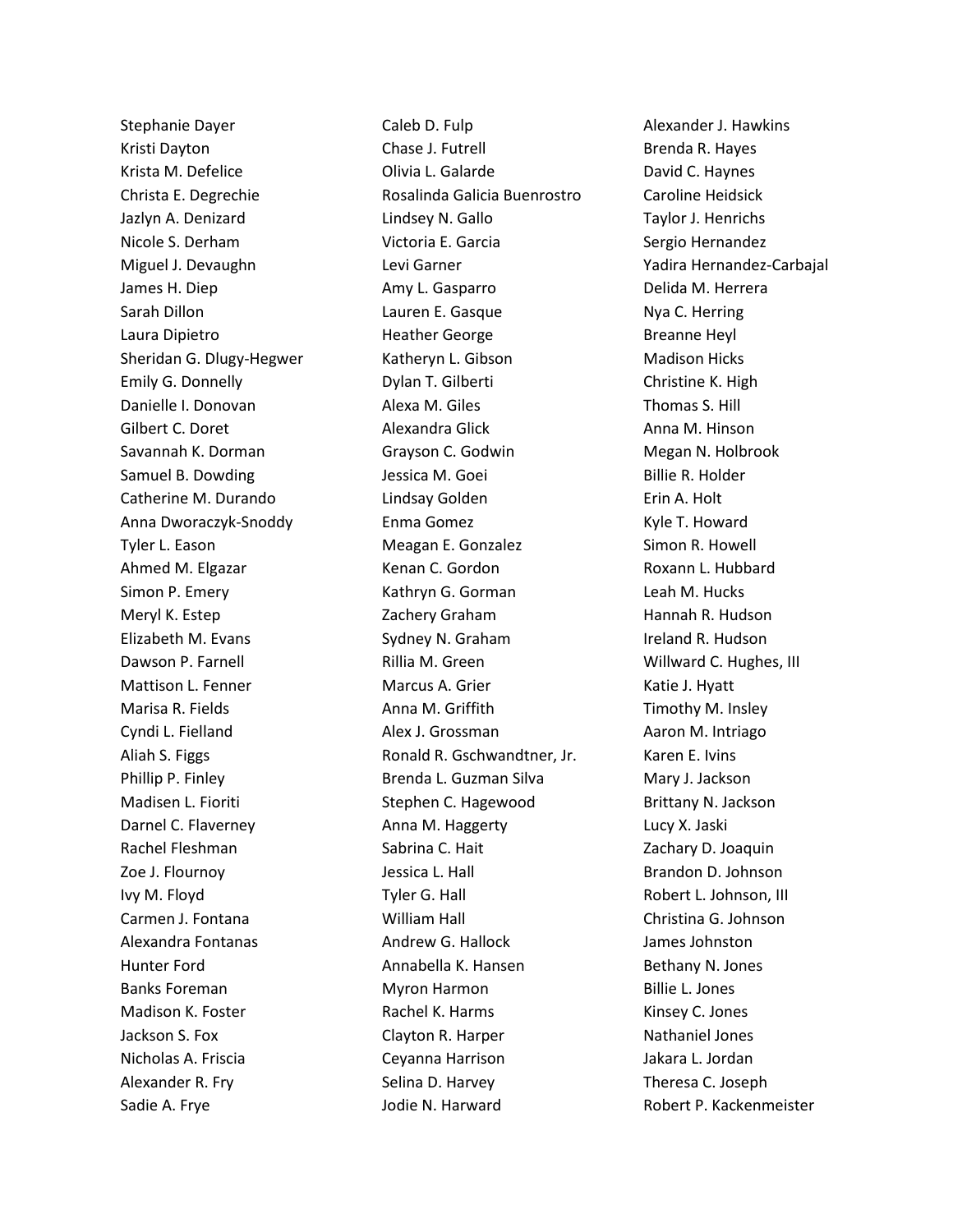Taylor R. Kanfoush Samantha M. Karl Joseph Keller Alexander M. Kelly Wade T. Kelly Michael Kianka Elizabeth O. Kilgore Christina R. King Nicholas A. Kiscaden Madison Kiser Katelyn A. Klinedinst Adrian F. Kohann Jaclyn L. Kostrzebski Erica C. Kramer Alexandra L. Kruse Hope R. Kuperus Christian L. La Foon Richard A. Lambert Kurt E. Larose Desiree M. Lawler Keegan S. Lax Brittany A. Lee Colton J. Lee Lisa M. Lee Kathleen B. Lee Janna N. Levy Joshua M. Levy Kareen E. Lewis Nicholas Lin Shawn P. Linton Dylan R. Lippe John R. Lloyd Maria R. Loiacono Samuel O. London Tiffany D. London William D. Lovett Katlyn T. Lowe Duncan Lowenthal Joshua M. Lowrie Jeanie M. Lozada Dome Cheyanne Ludlum Tara R. Lyna Austin J. Lynch

Aaron F. Mahoney Sarah K. Makowski MacKenzie L. Malisher Allison Man Cathy A. Manning Joshua A. Marmorstein Ambar E. Marrero John S. Marsicano Jordan D. Martin Jared B. Martin Richard D. Mathous Maria C. Mattingly James R. Mayes Samantha A. McCloskey Kate O. McDuffie Thomas E. McInville Quate McKinzie Kenneth R. McMillan Kara E. McMillan Mary E. McPherson Daniel B. McQueen Brenda L. McRae Kenzie S. McRostie Hugo A. Melendez Erica E. Mena Marcel L. Mendoza Martinez Evanne M. Mercer Leah A. Micklos Christine M. Mikell Tyler D. Millard Sarah L. Miller Dylan F. Mintz Oliver S. Mongeau Aynesa N. Moore Hunter J. Moore Brandon K. Morago Amber N. Morales Cameron C. Moreland Alexis N. Morgan Ty'Oshia L. Morgan Alexis P. Morgan Allison M. Morris Joseline M. Moya

Joshua Murphy Julianna E. Murphy Katelin M. Murrill Nicholas Myer Coral L. Naudet Isabel Naumuk-Segovia Madelyne M. Nazelrod Michael D. Nelson Rylea M. Nesmith Ivey Newsome Temple G. Nixon Erin Q. Nolan Mitchell R. Norman Megan C. Nunez Ashley A. O'Brien Timothy P. O'Brien Katie B. O'Neal Carrie A. Oates Alexis L. Oldham Monsef A. Ouchou Whitney A. Pacheco Giovanni Pagan Vanessa Parada Bailey L. Parker Alexander B. Parks Grant Parrott Ashley M. Pate Matthew W. Pearson Anna P. Pennington Caroline F. Peoples Bali D. Pereira Yesenia M. Perez Carlos S. Perez Vicente Bailey E. Peterson Keith T. Pfeifle Brooke S. Piatak Aja R. Pierce Kristina N. Pohlmann Amber L. Poole Greyson Pope Felicity F. Powell William D. Preston Makenzy S. Prince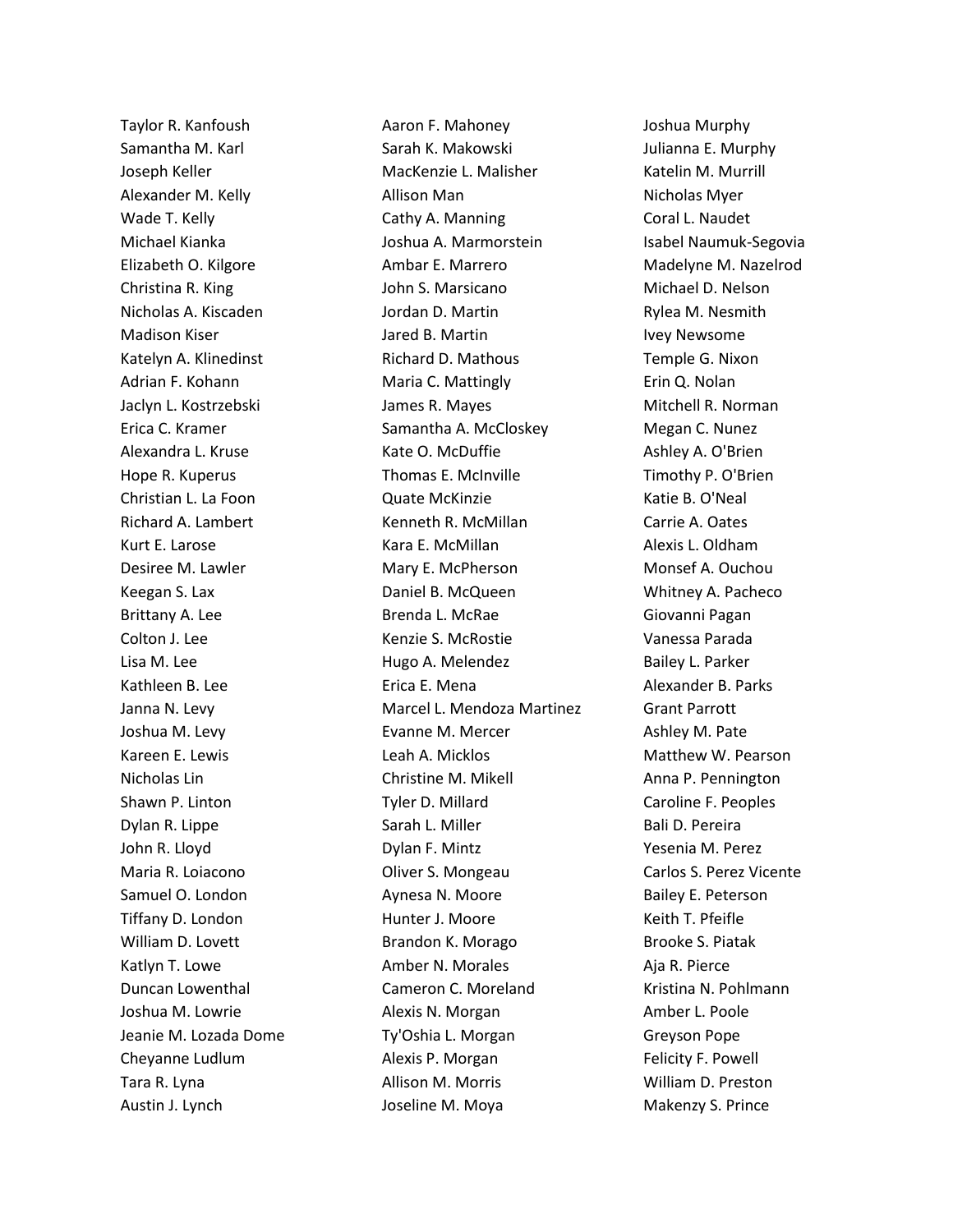Michelle J. Pulley Marie Charlotte Quiambao William Z. Ragsdale Samantha D. Rainier Daisy J. Ramirez-Jarquin Jake B. Rawls Amber L. Ray Jamie C. Region Jeffery O. Register Maxwell A. Reinbachs Isaac S. Rexrode Luna M. Rhinelander Brooklyn D. Rhodes Andrew B. Richards David A. Richmond Alicia C. Riggs Cesar J. Rivera Nicholas A. Robb William K. Robertson Mark L. Rogers William Rommell Kirsten E. Rose Paula A. Rosen Alexxander G. Rusmisell Marissa A. Saba Gabrielle C. Sadler Jireh I. Sala Joshua I. Sanders Alexandra P. Santhuff Juan C. Santiago-Garcia Cara Satoskar Trevor T. Savidge Elizabeth B. Sawyer Ethan T. Saxton Destiny D. Scarbrough Quinn S. Schider Randall M. Schindler Adam N. Searight Rebekah C. Seigle Marc Selvitelle Cameron D. Seyer Christopher A. Shulstad Melissa P. Sigmon

Lori B. Simme Michael Simmons Jarris T. Simpson Caroline A. Simpson Kameron Sitton Rachael E. Skerkis Anissa D. Smith Madison B. Smith Matthew P. Smith Landon M. Smith Morgan E. Sneeden Cara M. Snyder Claire M. Sokley Zenobia S. Spaulding Jessica D. Stergakos Jack W. Stoker Michael D. Strauss Heather N. Strickland Ethan M. Stumbo Brian A. Stynchula Ethane M. Sullivan Isabella B. Sutkovs Jocelyn M. Sykes Virginia A. Szabo Lauren N. Tabisz Danielle E. Talley Hunter K. Telesco Crystal J. Terry Logan F. Tharpe Frederick L. Thomas Mary J. Thomas Joseph L. Thompson Lindsay C. Thompson Meredith D. Thurston Anyka S. Todd Taylor M. Todd-Williams Jared K. Tollerson Lindsey C. Toothman Ashley Trew Ava L. Trexler Savannah N. Turbeville Austin P. Turbitt Courtney B. Turner

Lauren R. Tyler Serena Unser Michael E. Vahue Brooke T. Valeu Devan M. Van Arsdel Brendan Vanderwal Jordan M. Vasquez Robyn B. Vaughn Cassie Velarde Juanita A. Velasquez Millie Y. Verdusco Allyson Vernon Cameron S. Viehman Yamile Vizoso Chase J. Wahl Samuel D. Waldren Thomas R. Walker Conor G. Walsh Joshua C. Walsh Savannah P. Ward Mason N. Warren Greg M. Waslo Joseph B. Watson Amber R. Watts Amelia R. Watts Luke A. Watts Shannon K. Wellborn Cassandra M. Wenz Christina B. Whaley William L. Wharton Matthew R. Wheeling Christina M. Wheelock Emma R. Whelan Charles A. White Makayla P. White Gunnar Whiting Mary K. Wickre Michelle L. Wiegert Allyce J. Wiggins Jonathan R. Wilkins Kenna K. Williams Thomas Willoughby Tyler Wilson